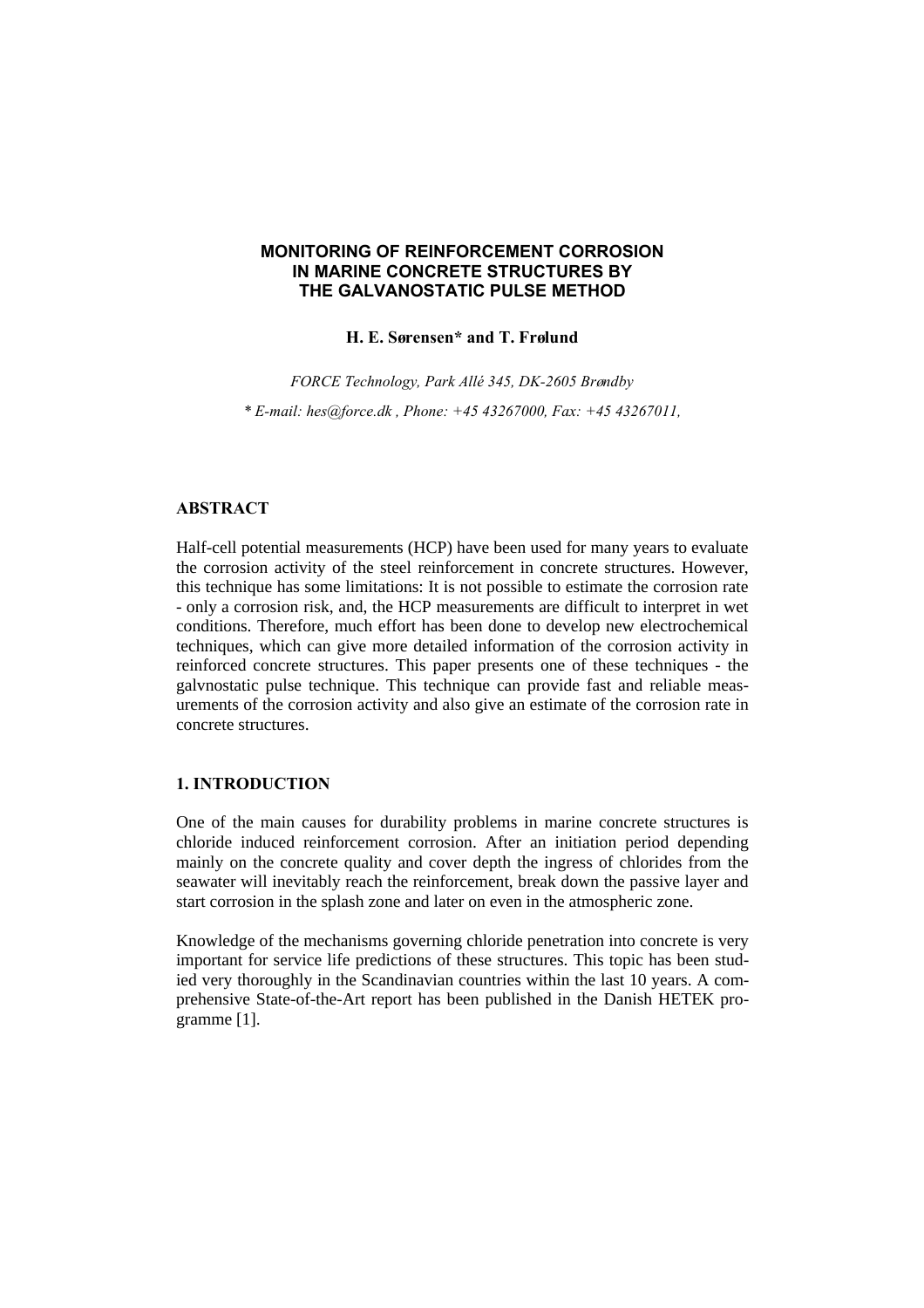One conclusion of the HETEK programme was that more knowledge on mechanisms governing reinforcement corrosion was needed. Chloride threshold values and the effect of environmental conditions on electrochemical potentials were topics, which needed more attention.

Today, several options are available if you want to collect information on the actual state of reinforcement corrosion in a concrete structure. You can 1) measure the corrosion activity directly on the reinforcement by the use of non-destructive equipment based on electrochemical methods, 2) monitor the corrosion activity on the reinforcement by the use of cast-in reference electrodes, or 3) predict a future corrosion initiation on the reinforcement by the use of specially applied corrosion probes. These techniques are constantly being developed to more sophisticated levels. FORCE Technology is deeply involved in this work, and this paper presents the current state of corrosion activity measurements by the use of the galvanostatic pulse method.

## **2. THE GALVANOSTATIC PULSE METHOD**

The galvanostatic pulse method has been introduced for field application in 1988 [2] to overcome problems with interpretation of corrosion risk of reinforcement occurring when half cell potential readings are applied in wet, dense or polymermodified concrete, where access of oxygen is limited. Since the introduction of this technique further development has been conducted in order to allow quantitative evaluation of the ongoing reinforcement corrosion and also to increase the capacity by reducing the measurement time down to 5-10 sec [3], where other electrochemical methods typical take several minutes.

### **2.1 Principle**

A short time anodic current pulse is impressed to reinforcement galvanostatically from a counter electrode placed on concrete surface together with a reference electrode. The applied current is normally in the range of 5 to 400 μA and the typical pulse duration is up to 10 seconds. The small anodic current results in change of reinforcement potential, which is recorded as a function of polarisation time. Reinforcement is polarised in anodic direction compared to its free corrosion potential. Typical potential transient response is shown in Fig. 1.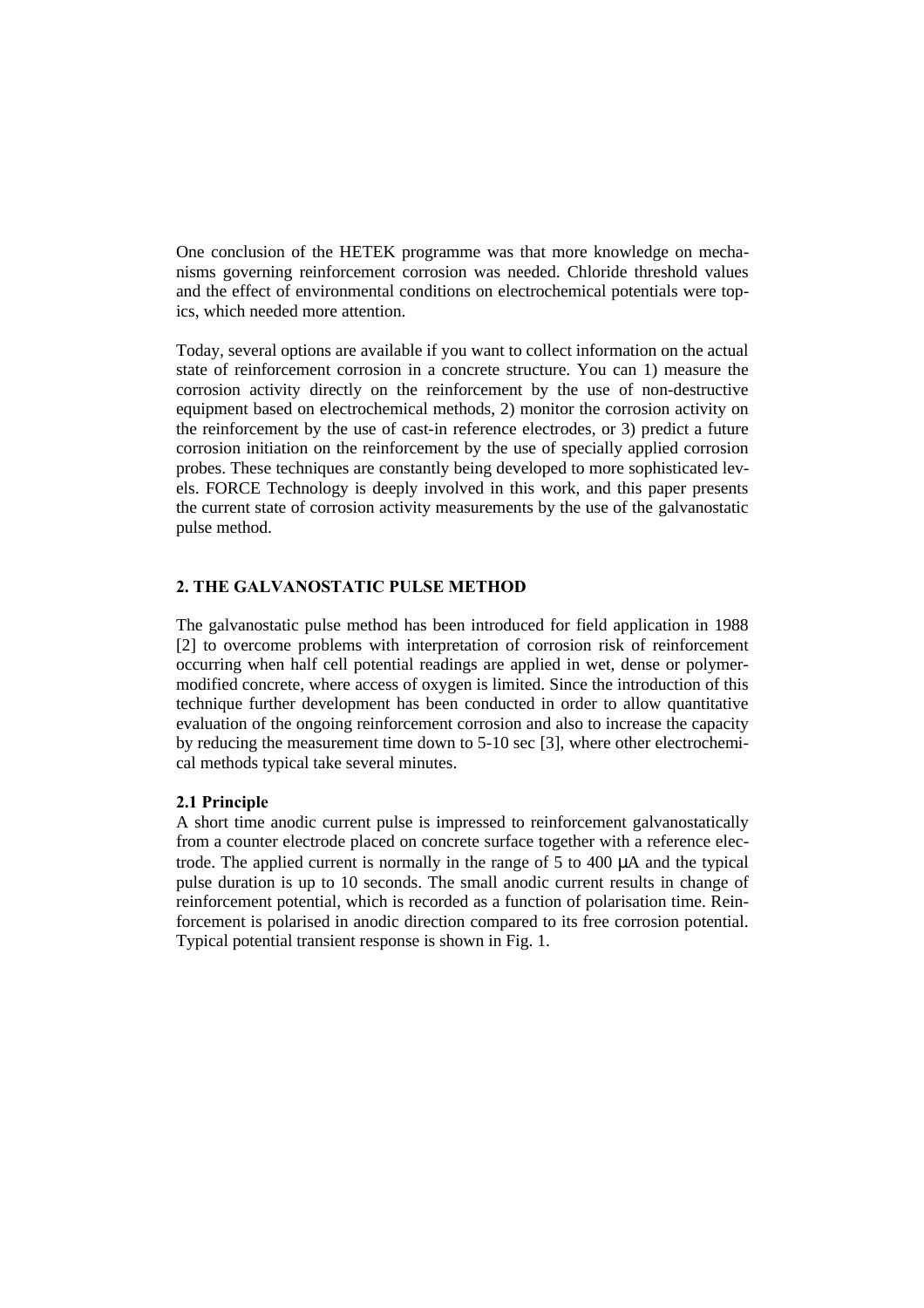

Fig. 1. Typical polarisation pattern

When the constant current  $I_{app}$  is applied to the system, the polarised potential of reinforcement  $V_t$ , at given time t can be expressed as :

$$
V_t = I_{app} [ R_p [ 1 - exp(-t / R_p C_{dl})) ] + R_{\Omega} ]
$$
 (1)

where:

 $R_p$  = polarisation resistance  $\tilde{C}_{dl}$  = double layer capacitance  $R_{\Omega}$  = ohmic resistance

After the polarisation resistance  $R_p$  is determined by means of this analysis, the corrosion current  $I_{\text{corr}}$  can be calculated from Stern-Geary equation [2]:

$$
I_{\text{corr}} = B/R_p \tag{2}
$$

where B is an empirical constant usually taken as 26 mV for actively corroding steel.

The DC polarisation resistance technique with calculation of the instantaneous corrosion current (I<sub>corr</sub>) from the Stern-Geary equation, has been applied extensively since 1970. The problem is that in real structures the area of counter electrode is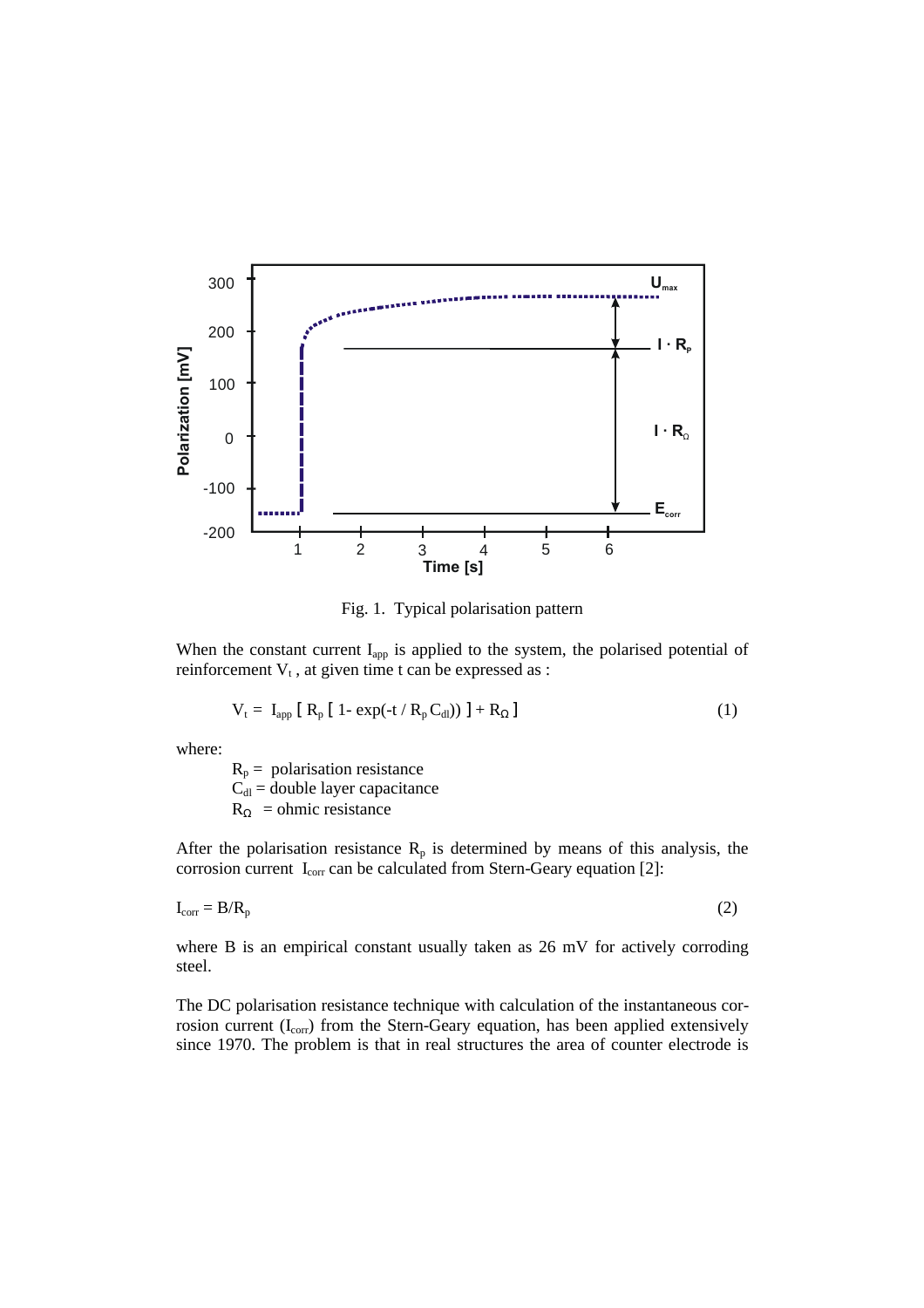much smaller than that of the working electrode (reinforcement) and the electrical signal tends to vanish with increasing distance. As a result, the measured effective polarisation resistance can not be converted to a corrosion rate. To overcome this problem a second concentric counter electrode, (guard ring) has been used to confine the current to the area of the central counter electrode, Fig. 2.



Fig. 2. Schematic setup showing the confined area.

When the diameter of the reinforcement and the exposed length of the reinforcement (counter electrode diameter) are known the instantaneous corrosion rate can be calculated.

## **2.2 Verification in the laboratory**

The measurements of corrosion rate by the galvanostatic pulse technique were recently tested in the BRITE/EURAM funded programme Smart Structures [4], where measurements performed with a galvanostatic pulse equipment were compared to determinations of weight loss of the corroded bars. Details on this survey are given in [5].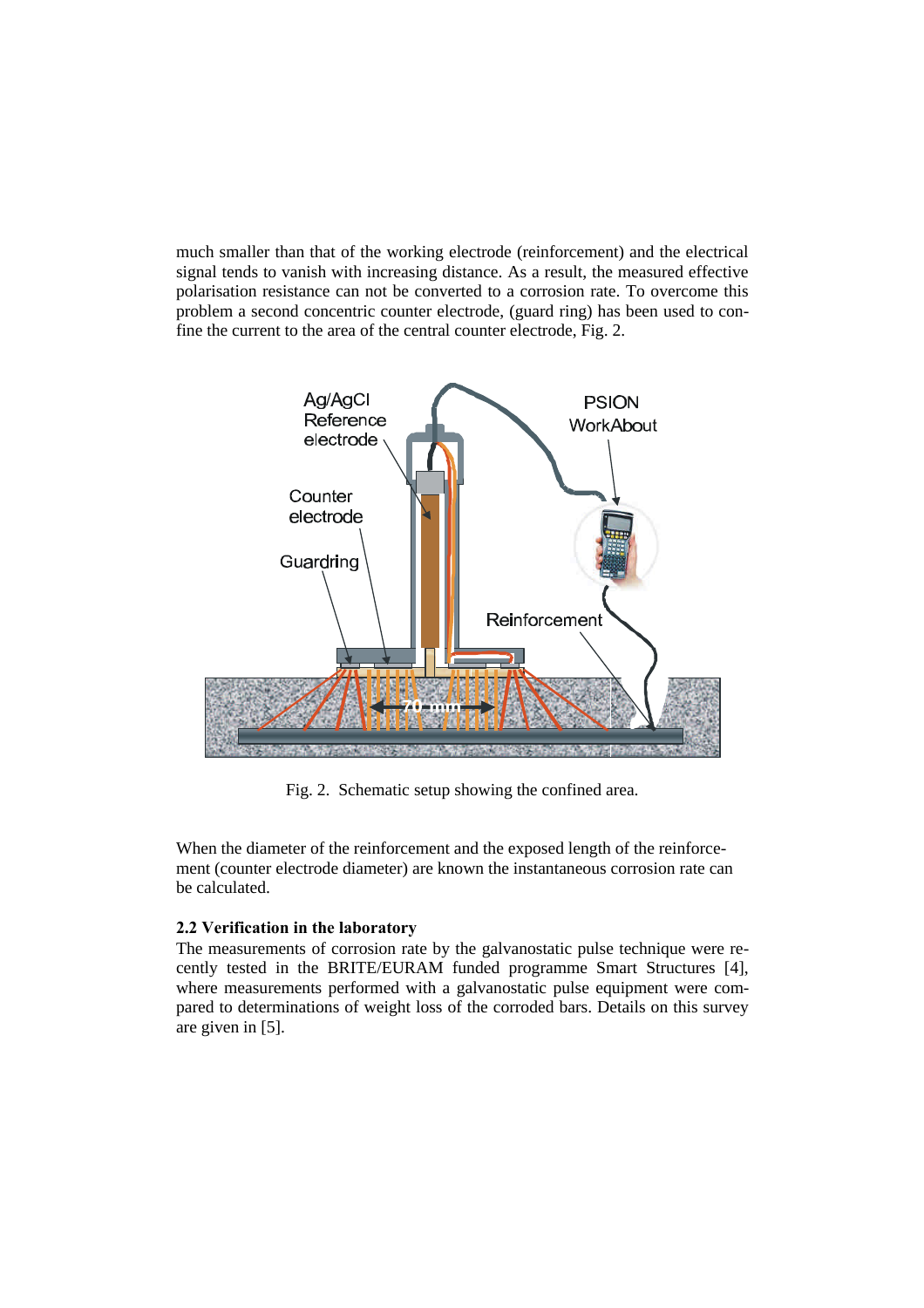Concrete test blocks were made with 2 reinforcement bars. These blocks were exposed to chlorides for 40 days and the corrosion rate was measured regularly by the galvanostatic pulse method. At the end of the exposure time, all the blocks were crushed and the reinforcement was cleaned for corrosion products. The weight loss of every reinforcement bar was determined and translated to  $\mu A/cm^2$  by means of Faraday's law. As the weight loss corresponds to the average corrosion rate during the exposure period it has been necessary calculate this value by integration of the corrosion measured by the galvanostatic pulse method over time in order to compare the results.

|                                | weight loss<br>whole bar | current density<br>from weight loss | mean current density<br>calculated from GPM<br>over 4 months |
|--------------------------------|--------------------------|-------------------------------------|--------------------------------------------------------------|
| Description                    | $\Delta m$ [g]           | $i_{corr}$ [µA/cm <sup>2</sup> ]    | $i_m$ [µA/cm <sup>2</sup> ]                                  |
| bar A<br>(2 cm depth)          | 1,30                     | 4.8                                 | 3,6                                                          |
| bar B<br>(3 cm depth)          | 1,36                     | 5,0                                 | 1,5                                                          |
| $bar A + B$<br>(center)        | 2,66                     | 4,9                                 | 5,0                                                          |
| exposed / polarized<br>surface |                          | 95cm <sup>2</sup>                   | $31 \text{cm}^2$                                             |

Table 1. Comparison between weight loss measurements and galvanostatic pulse measurements. From [5].

There is a very good correlation between the corrosion rates determined by galvanostatic pulse measurements and by weight loss measurements. In a standard laboratory corrosion test [6] on steel bars in a liquid medium the corrosion rate can not be expected to be determined better than by a factor of 2. For steel reinforcement in concrete structures this factor may very well be considerably higher due to less controlled parameters and difficulties in predicting the active corroding area.

The general underestimation of the corrosion rate by the galvanostatic pulse method for the unconnected bars in this laboratory test is probably due to the length of the bars. When the bars are not connected the spread of the guard ring current is limited and will influence the confined area.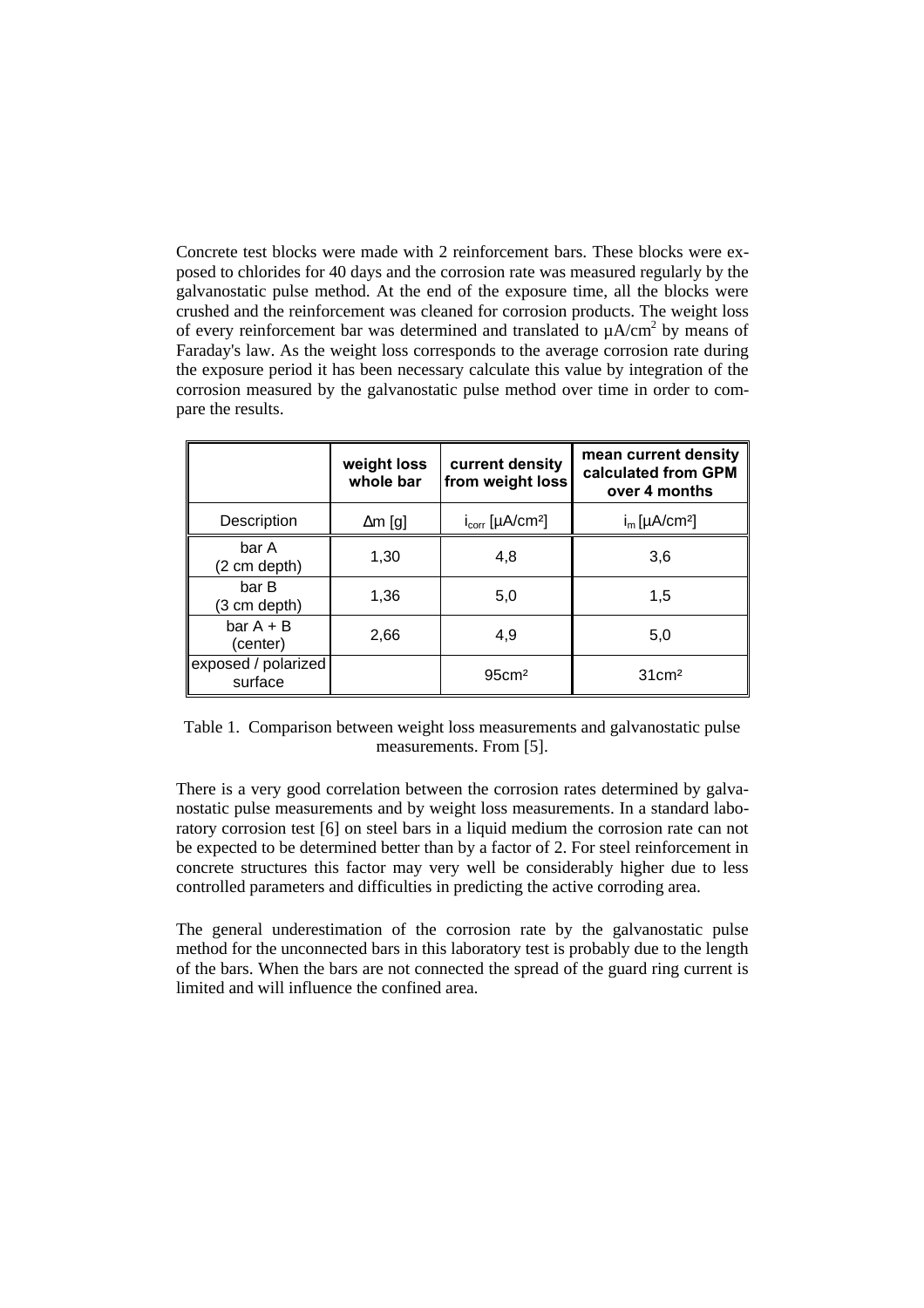#### **2.3 Measurements on a bridge column**

The galvanostatic pulse method (GPM) has been used since 1994 for corrosion measurements on a de-iced highway bridge built in the Copenhagen area in the late 1960'ies. The lower part of a column has been monitored by GPM measurements in a 50×25cm grid. The GPM results for the height 75cm above ground level are shown in Fig. 3. It emerges clearly from the figure that the corrosion rate is low for the first 4 years, but has been increasing since 1998 in all 7 positions. This shows that the passive layer on the reinforcement has been broken down and active corrosion is starting. The corrosion rate is highest in the position 0,5m. The measured value of almost 6  $\mathrm{i}A/\mathrm{cm}^2$  in this position corresponds to a cross sectional reduction of approx. 60 ìm/year.



Galvanostatic pulse measurements

Fig. 3. Corrosion rates for reinforcement in bridge column at the height of 75 cm above ground. The measurements are done by GPM in the period 1994 - 2000.

When using GPM at investigations it is important to remember that the GPM measurement only gives an instant picture of the condition of the reinforcement. In concrete structures the corrosion activity of the reinforcement is influenced by a number of different parameters, e.g. moisture, temperature and oxygen concentration. Typically, considerable variation will be found in measured corrosion rates,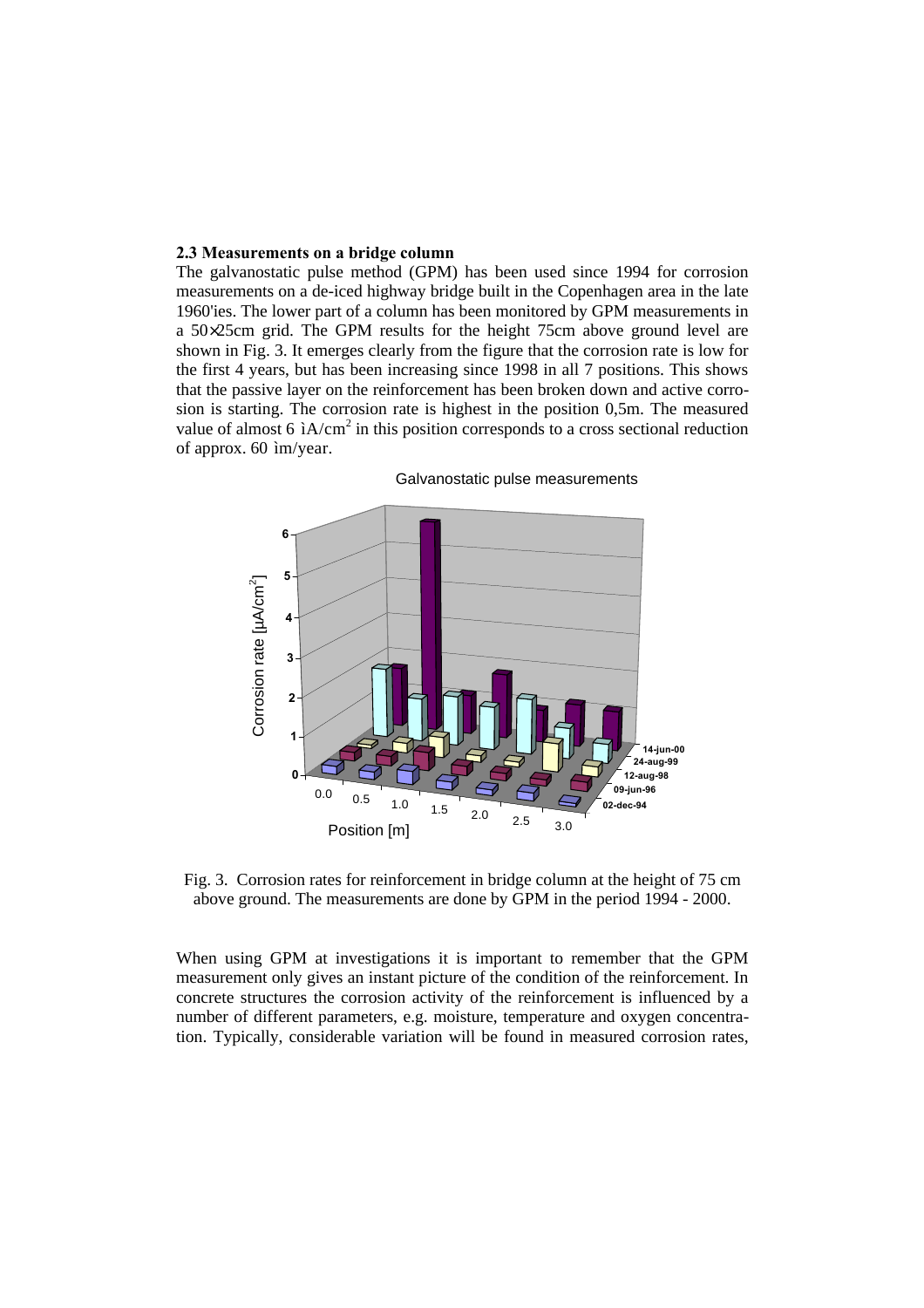depending on season and weather at the time of the investigation. It is important to take these conditions into account when evaluating a GPM survey.

The actual corrosion rate, which will constitute a risk for the durability of the concrete structure is also depending on the environmental action, which cause the reinforcement corrosion. The corrosion rate will normally be slow in carbonated con- $1$ 

ues are often 5-10 times higher in chloride-contaminated concrete. However, it is a well-known fact that delamination of concrete cover often takes place at much less cross sectional reduction in carbonated concrete than in chloride-contaminated concrete. Therefore, when doing GPM measurements it is important to add supplementary investigations to identify the cause for corrosion.

A GPM survey makes it easy to point out corroding areas on the structure, see next page regarding the use of 2D surface plot. Unfortunately, it is not possible to determine the cross sectional reduction from a GPM measurement. To get this information, it is necessary to make small reinforcement exposures in the main corroding areas, which easily can be identified by the use of 2D surface plot.



Fig. 4. 2D surface plot of corrosion rates measured by the galvanostatic pulse method in 1994 and 2000, respectively.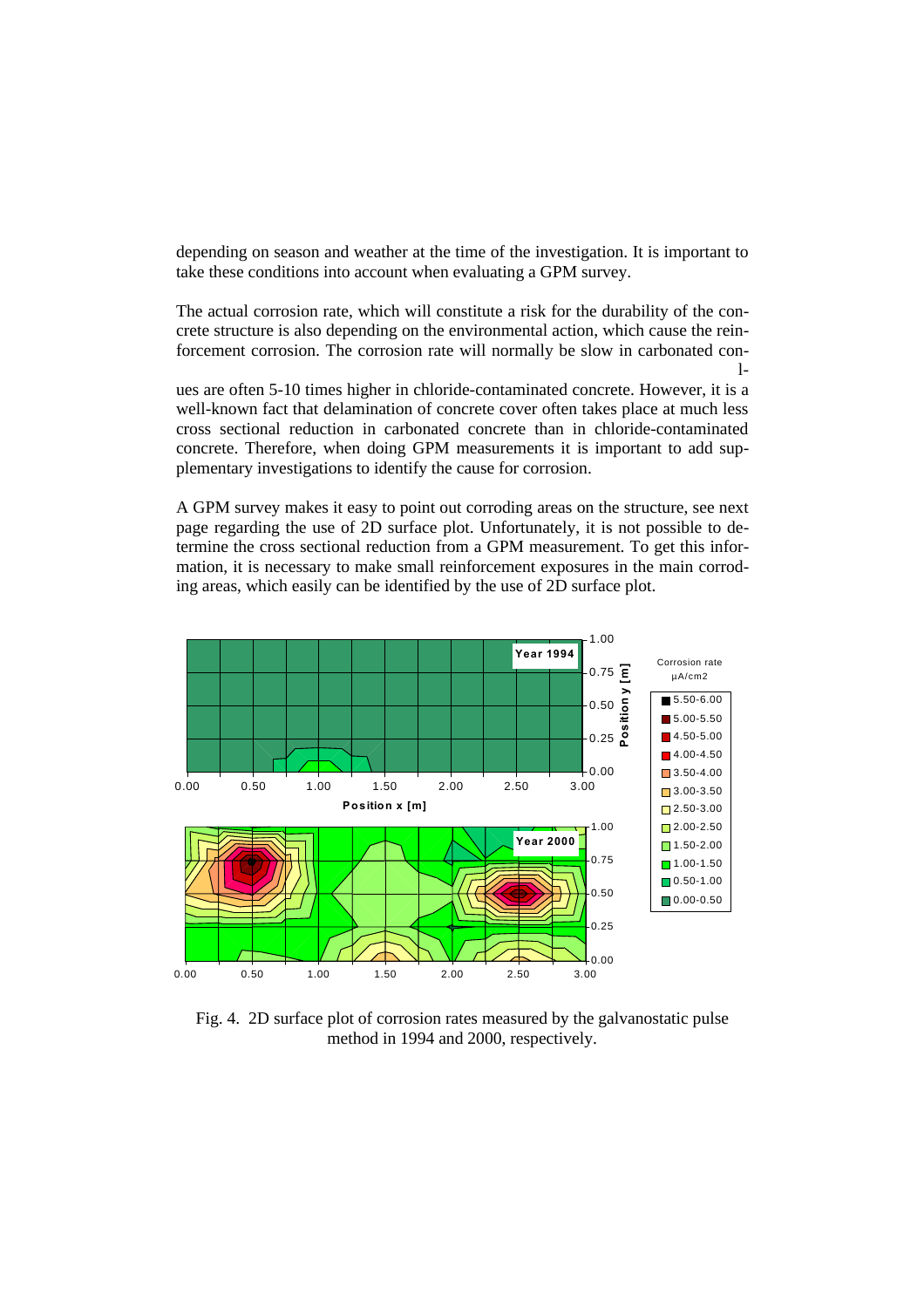Fig. 4 shows a 2D surface plot for the monitored part of the bridge column including all GPM measurements in 1994 and 2000. The trend towards increasing corrosion rates from 1994 to 2000 is clear. The cause for monitoring this particular bridge column for many years is, that experience from similar bridges told, that the reinforcement probably would start to corrode within reasonably few years from 1994. Repeated measurements showed that this was true. Corrosion started gradually in 1999 - see Fig. 3.

# **3. CONCLUSION**

The galvanostatic pulse technique has been tested in the laboratory, where corrosion measurements with this method were compared to weight loss measurements on corroded steel bars. A very good correlation was found from measurements over a period of 4 month. When measuring with guard ring on single bars the galvanostatic pulse measurements had a tendency to underestimate the weight loss.

It is important to remember that corrosion measurements only give an instant picture of the condition of the reinforcement. Typically, considerable variation will be found in measured corrosion rates, depending on season and weather at the time of the investigation. It is important to take these conditions into account when evaluating a GPM survey.

The cross sectional reduction can not be estimated from a single corrosion measurement. An average value might be estimated over a period where multiple corrosion measurements have been undertaken, but the uncertainty of this value will be large, because the active corroding area on the reinforcement is unknown.

## **4. REFERENCES**

- [1] *Nilsson, L.-O.; Poulsen, E.; Sandberg, P.; Sørensen, H.E.; Klinghoffer, O.:* **HETEK. Chloride penetration into concrete. State of the Art.** Road Directorate, Copenhagen, Denmark, 1996. Report No. 53, 151 p. ISBN 87 7491 7366.
- [2] *Newton, C.J.; Sykes, J.M.:* **A galvanostatic pulse technique for investigation of steel corrosion in concrete.** Corrosion Science 28, 1988, pp. 1051- 1074.